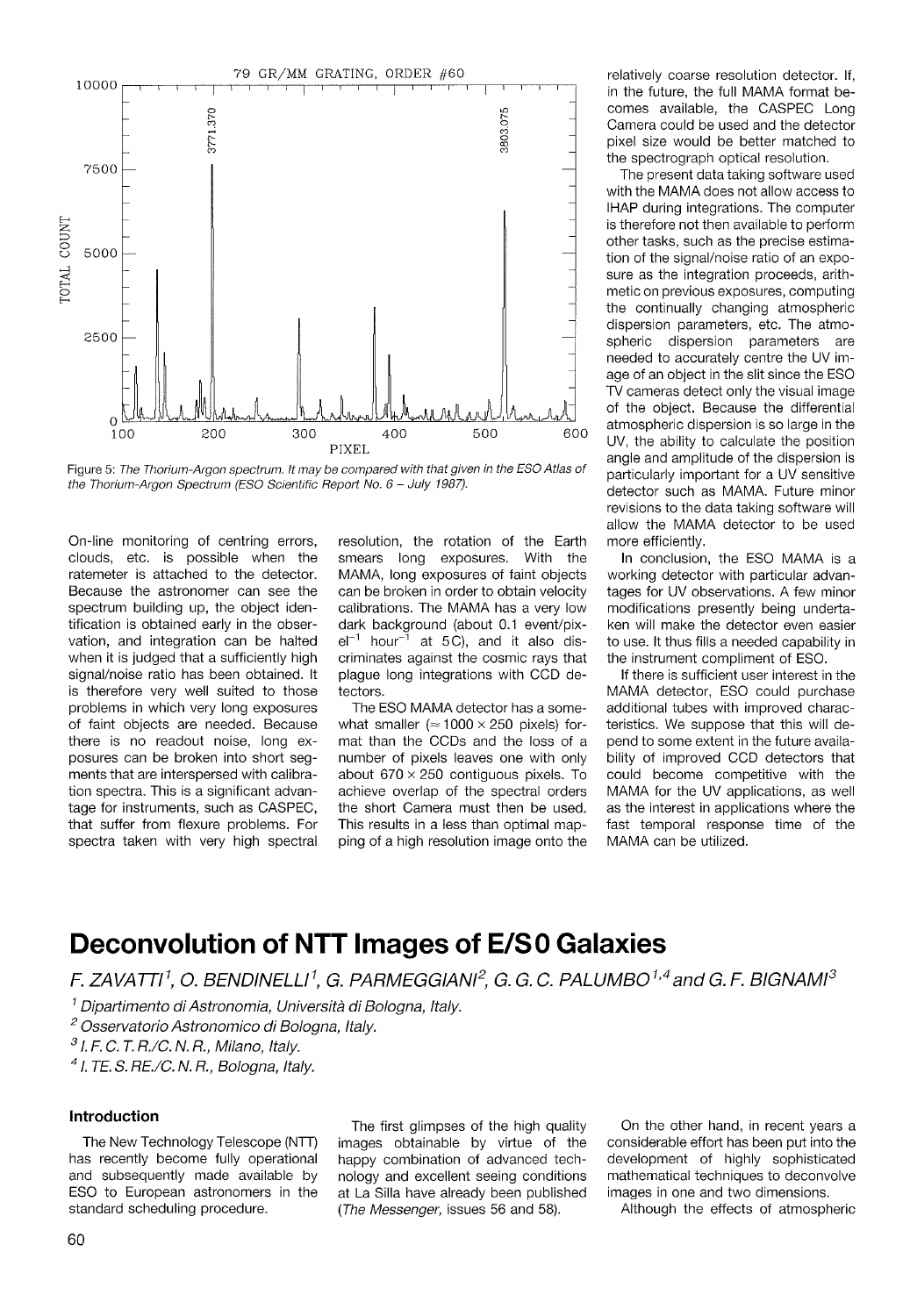

Figure 1: (a) Brightness profiles of some stars near PKS 1209-52 from 5 and 1 minute integration time. (b) Brightness profile of the adopted (average) PSF (solid circles and line) compared with the one of the most luminous star in the I-minute frame (solid line). The dashed line is the PSF derived from a star in the ESO 440 G 37 frame.

turbulence which produces image blurring cannot entirely be abolished in any image taken with a ground-based telescope, one can aim, deconvolving with the Point Spread Function (PSF), at "cleaning" the observed image in order to approximate the "real" image, as it would be obtained in the absence of the atmosphere. This process has been applied on various occasions using a variety of deconvolution techniques and has been proven to be quite powerful. There still is a debate, however, on which mathematical technique works best. Combining high quality images **uest.** Combining might quanty miages **The Point Spread Function** with robust deconvolution processes, one can hope to reach a better understanding of both the relative power of the algorithms used and the goodness of the images obtained, or, in turn, to test the telescope characteristics.

During the first general observer NTT run, a few images of well-known bright galaxies were obtained in good seeing conditions by one of us (G. F. B.).

The present paper describes the observation of those objects and the three mathematical algorithms used to deconvolve their images. From the results obtained, conclusions can be drawn on the relative power of the deconvolution techniques used, the quality of the images the NTT is able to acquire and some interesting astrophysical aspects TABLE I: Parameters of the fitted average PSF of the objects studied.

## **Observations**

Five E/S0 galaxies: ESO 440 G 37, NGC 31 15, NGC 3585, NGC 3904, NGC 3923 were observed. These images were obtained using the RCA  $#$  15 CCD cam-

era (515  $\times$  313 pixels; Nasmyth focus) at the ESO NTT telescope in the V band. The images were acquired on the night of January 24, 1990. The typical seeing FWHM was 0.68 arcsec for the duration of these observations, and the sampling was 0.246 arcsec/pixel (rebinned images). A total of eight CCD frames were obtained with integration times ranging from 25 to 210 sec. Standard processing of frames for flat field and bias was used. In this note we discuss the deconvolution of these elliptical galaxies.

Star images suitable for PSF extraction were not available in all frames. Two frames of the stellar field near PKS 1209-52 (1 and 5 minutes exposure time) were therefore used in order to derive an average PSF. Such Point Spread Function was used for deconvolving all extended objects in the present sample. The seeing conditions for this reference star field were monitored to be identical to those of the galaxy images.

The stability of the star profiles can be deduced from Figure 1 a, where some stars from both 1 and 5 minutes exposures are shown, and from Figure I b where the adopted average PSF from the 5-minute frame is compared with the most luminous star in the I-minute exposure image as well as with a star in the field of the galaxy ESO 440 G 37.

The average PSF (HWHM  $\sim$  0.34 arcsec) was fitted with a sum of 3 Gaussians (e.g. Bendinelli et al., 1987, 1989) as well as a Moffat (1969) function; the fit parameters are listed in Table I.

This comparison brings the conclusion that the NTT and the seeing conditions were considerably stable both within each single frame and from one frame to another.

## **The Deconvolution**

Surface brightness profiles were extracted using the VISTA code.

All galaxies in our sample were deconvolved by means of three quite different techniques:

- Regularized numerical inversion of the convolution integral equation (RLS), applied to brightness profiles. Such method was previously used in the deconvolution of a variety of very different objects (see e.g. Bendinelli et al., 1986 and references therein). With a PSF expressed in terms of Moffat function.

- Regularized Multi-Gaussian (RMG), based on the analytical solution of the convolution integral equation when both object and PSF are expressed as a sum of Gaussian functions.

This method has two major advantages:

(a) it is insensitive to undersampling

(b) it runs a whole deconvolution cycle in a few seconds on a Personal Computer.

The major limitation of the RMG method, however, is that it is applicable only to round or elliptical images and does not work on images lacking symmetry.

- Deconvolution adopting a method devised by Hunt (1973) (HUNT). This is a bidimensional deconvolution and makes use of FFT, and basically is a generalization of Wiener's filter. As far as we are aware the HUNT method has only been applied to astronomical images once by Heap and Linder (1987) for deconvolving the image of SN 1987A.

The three deconvolution methods

| <b>FWHM</b><br>(arcsec)                |                         | 3-Gaussian fit<br>$L_i$ , $\sigma_i$ , i = 1, 2, 3 | Moffat fit<br>$\alpha$ , $\beta$ |       |  |
|----------------------------------------|-------------------------|----------------------------------------------------|----------------------------------|-------|--|
| 0.68                                   | 0.572<br>0.306<br>0.115 | 0.290<br>0.518<br>1.121                            | 0.504                            | 2.195 |  |
| Note: $\sigma_i$ , $\alpha$ in arcsec. |                         |                                                    |                                  |       |  |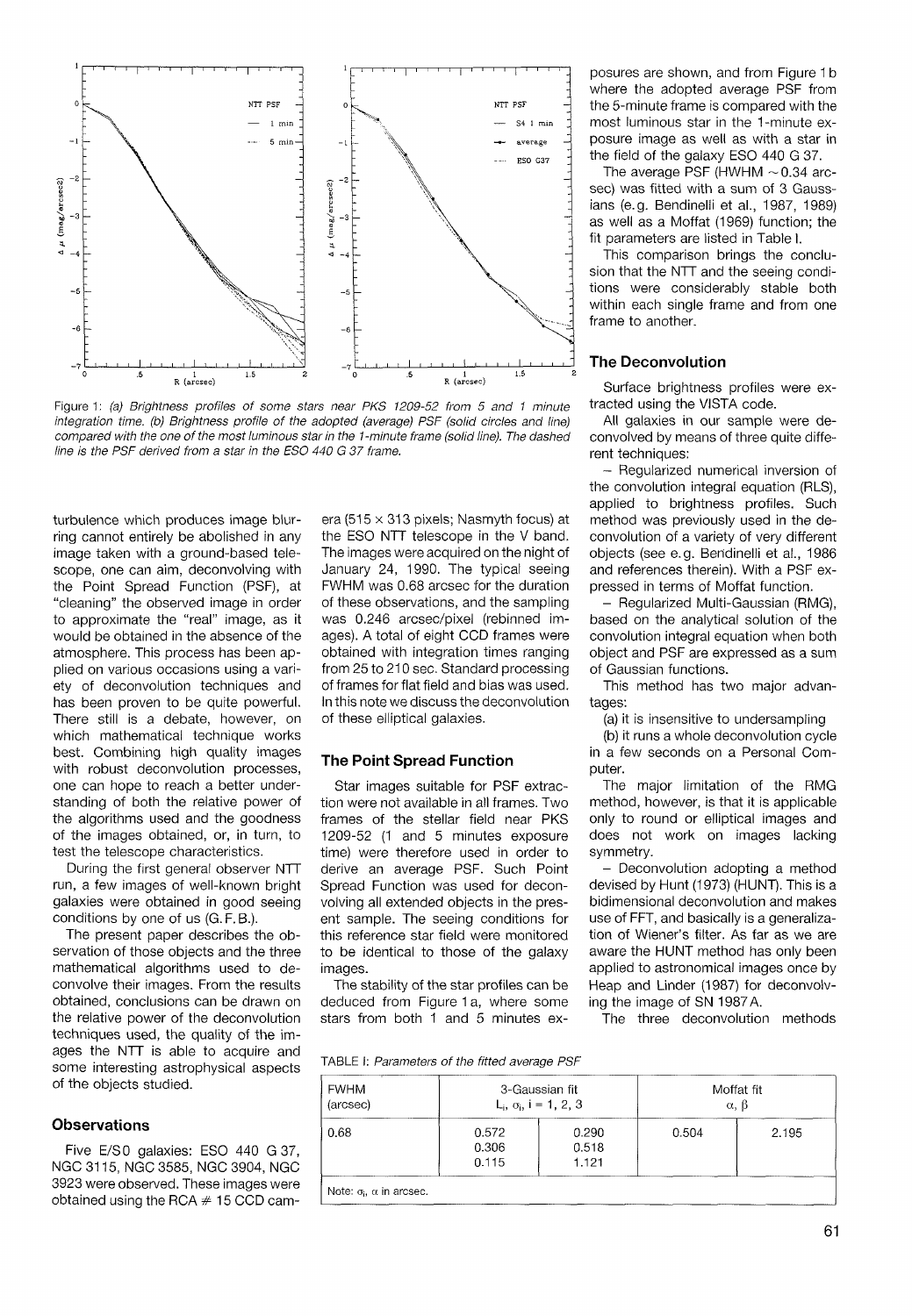

Figure 2: Observed (solid dots) and deconvolved (lines) profiles of the five galaxies. Observed PSF profiles, normalized to the central brightness of the galaxies, are also shown as solid lines and dots.

listed above are compared on the same image here for the first time although the first two (RLS and RMG) were discussed in Bendinelli et al. (1990).

Table II gives some of the relevant parameters of the deconvolutions: observed and deconvolved HWHM, in arcsec, for the different methods and the difference in observed and deconvolved central surface brightness.

If a gain in resolution is defined as the ratio between the HWHM of the observed and deconvolved profiles, then from this table values can be derived ranging from 1.3 to 3.7, depending on the relative dimension of galaxy and PSF.

In Figure 2 observed and deconvolved profiles of the five galaxies are presented.

The results do not depend on the functional form choosen for the PSF representation, confirming previous tests (Bendinelli et al., 1988).

# **Discussion of the Results**

Table II should be regarded as the main result of this work which goes toward the analysis of core structure of early type galaxies, as outlined in Bendinelli et al. (1990).

Differences among the deconvolution methods are of the order of some per cent, small enough to justify the statement that with these images (i.e. pixel size, object size, PSF) all three methods work equally well.

This means that the unambiguous identification of a "point" mass in the centre of nearby galaxies, if present, is possible by a variety of methods, if wellsampled data are available. This central mass concentration with higher massto-light ratio than the stars that appear

TABLE II: Parameters of the deconvolved profiles

| Galaxy          | OBS.        | <b>RLS</b>  |              | <b>RMG</b>  |              | <b>HUNT</b> |      |
|-----------------|-------------|-------------|--------------|-------------|--------------|-------------|------|
|                 | <b>HWHM</b> | <b>HWHM</b> | $\Delta \mu$ | <b>HWHM</b> | $\Delta \mu$ | <b>HWHM</b> | Δμ   |
| E 440 G 37      | 0.75        | 0.42        | 0.73         | 0.38        | 0.80         | 0.40        | 0.86 |
| <b>NGC 3585</b> | 0.88        | 0.40        | 0.71         | 0.24        | 0.82         | 0.49        | 0.70 |
| <b>NGC 3904</b> | 0.90        | 0.52        | 0.59         | 0.50        | 0.59         | 0.57        | 0.58 |
| <b>NGC 3115</b> | 1.07        | 0.48        | 0.60         | 0.43        | 0.66         | 0.58        | 0.60 |
| <b>NGC 3923</b> | 2.27        | 1.80        | 0.18         | 1.80        | 0.18         | 1.74        | 0.22 |